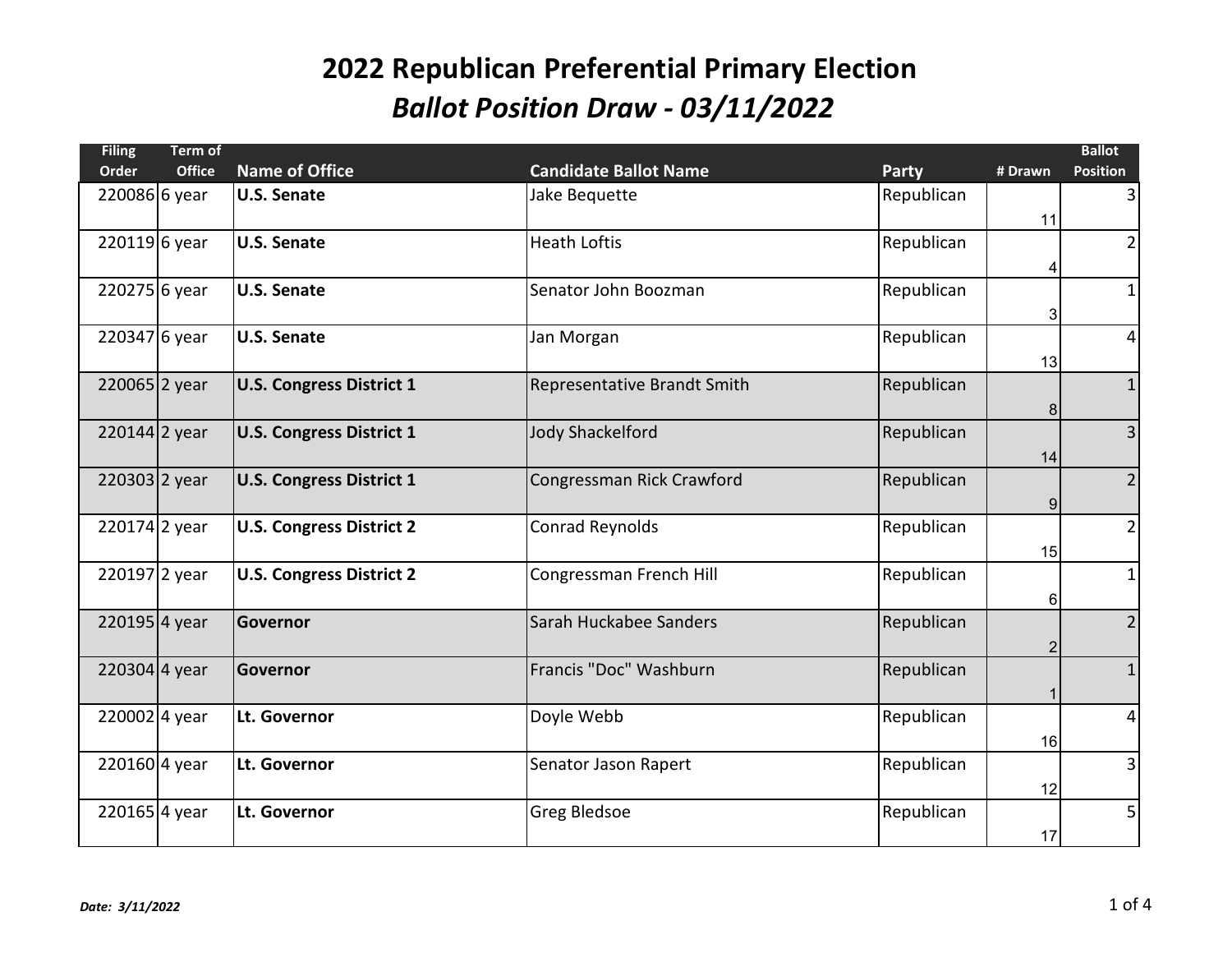| <b>Filing</b> | Term of       |                                         |                                         |              |                | <b>Ballot</b>   |
|---------------|---------------|-----------------------------------------|-----------------------------------------|--------------|----------------|-----------------|
| <b>Order</b>  | <b>Office</b> | <b>Name of Office</b>                   | <b>Candidate Ballot Name</b>            | <b>Party</b> | # Drawn        | <b>Position</b> |
| 220327 4 year |               | Lt. Governor                            | Chris Bequette                          | Republican   |                | $\overline{2}$  |
|               |               |                                         |                                         |              | 10             |                 |
| 2203424 year  |               | Lt. Governor                            | Attorney General Leslie Rutledge        | Republican   |                | $6 \mid$        |
|               |               |                                         |                                         |              |                |                 |
|               |               |                                         |                                         |              | 18             |                 |
| 2203574 year  |               | Lt. Governor                            | Judge Joseph Wood                       | Republican   |                | $1\vert$        |
|               |               |                                         |                                         |              | 7              |                 |
| 220266 4 year |               | <b>Attorney General</b>                 | Lieutenant Governor Tim Griffin         | Republican   |                | $\mathbf{1}$    |
|               |               |                                         |                                         |              | 5              |                 |
| 220361 5 year |               | <b>Attorney General</b>                 | Leon Jones, Jr.                         | Republican   |                | $\overline{2}$  |
|               |               |                                         |                                         |              | 9              |                 |
| 2200794 year  |               | <b>Secretary of State</b>               | <b>Eddie Joe Williams</b>               | Republican   |                | $\overline{2}$  |
|               |               |                                         |                                         |              | 18             |                 |
| 220150 4 year |               | <b>Secretary of State</b>               | Secretary of State John Thurston        | Republican   |                | $1\vert$        |
|               |               |                                         |                                         |              |                |                 |
|               |               |                                         |                                         |              | 2              |                 |
| 220009 4 year |               | <b>State Treasurer</b>                  | Senator Mathew W. Pitsch                | Republican   |                | $\mathbf{1}$    |
|               |               |                                         |                                         |              | 8              |                 |
| 2202514 year  |               | <b>State Treasurer</b>                  | <b>State Representative Mark Lowery</b> | Republican   |                | $\overline{2}$  |
|               |               |                                         |                                         |              | 14             |                 |
| 220095 4 year |               | <b>State Senate District 17</b>         | Senator Mark Johnson                    | Republican   |                | $1\vert$        |
|               |               |                                         |                                         |              | 7              |                 |
| 2201174 year  |               | <b>State Senate District 17</b>         | <b>Representative Spencer Hawks</b>     | Republican   |                | $\overline{2}$  |
|               |               |                                         |                                         |              | 15             |                 |
|               |               |                                         |                                         |              |                |                 |
| 220200 2 year |               | <b>State Representative District 71</b> | <b>Brandon Achor</b>                    | Republican   |                | $\mathbf{1}$    |
|               |               |                                         |                                         |              | $\overline{2}$ |                 |
| 220214 2 year |               | <b>State Representative District 71</b> | <b>Wes Booker</b>                       | Republican   |                | $\overline{2}$  |
|               |               |                                         |                                         |              | 14             |                 |
| 220113 2 year |               | <b>State Representative District 73</b> | Jon Wickliffe                           | Republican   |                | $\overline{2}$  |
|               |               |                                         |                                         |              | 15             |                 |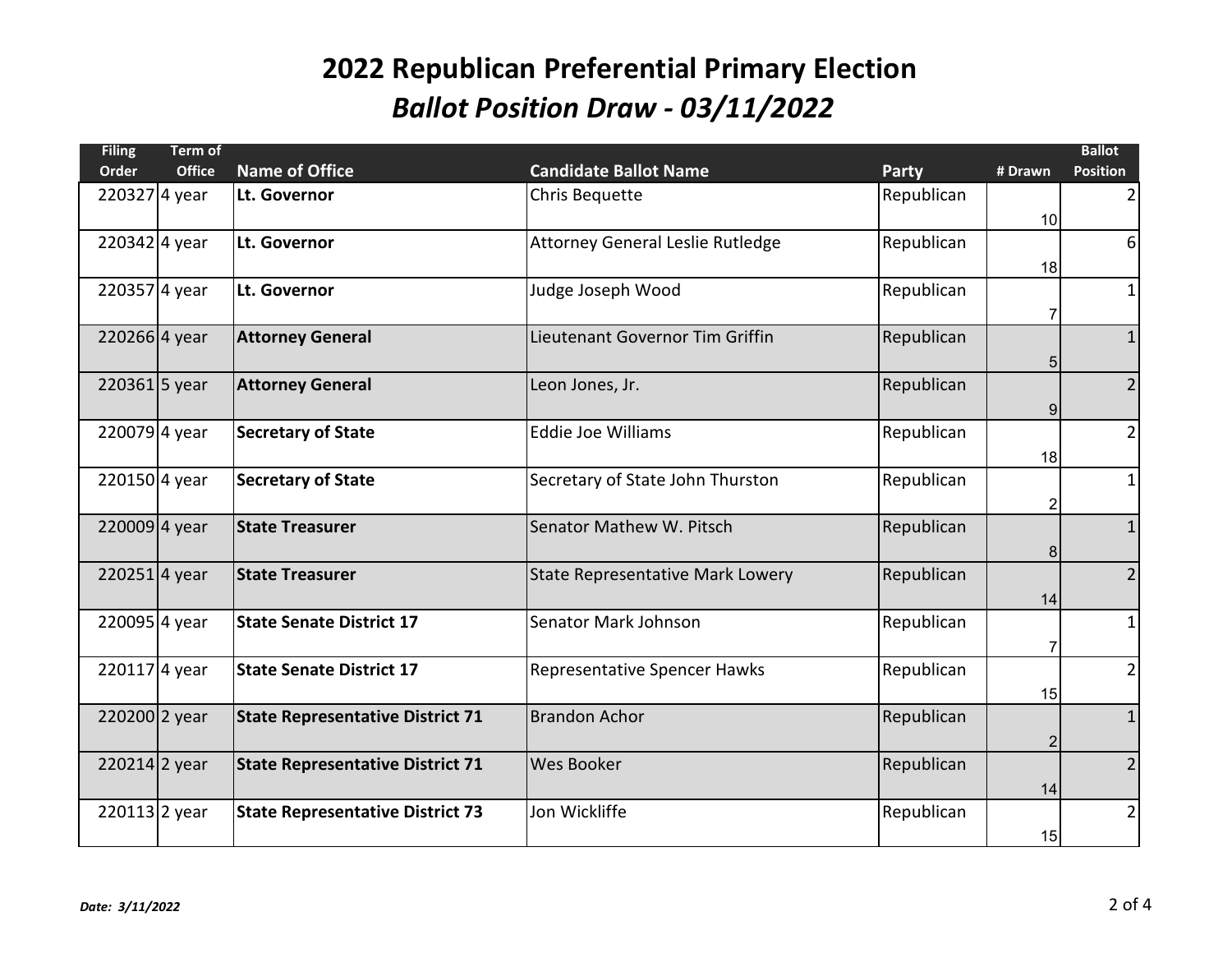| <b>Filing</b> | <b>Term of</b> |                                         |                              |              |             | <b>Ballot</b>   |
|---------------|----------------|-----------------------------------------|------------------------------|--------------|-------------|-----------------|
| <b>Order</b>  | <b>Office</b>  | <b>Name of Office</b>                   | <b>Candidate Ballot Name</b> | <b>Party</b> | # Drawn     | <b>Position</b> |
| 220255 2 year |                | <b>State Representative District 73</b> | Robert Steinbuch             | Republican   |             | $\mathbf{1}$    |
|               |                |                                         |                              |              | 7           |                 |
|               | $1003$ 4 year  | <b>Pulaski County Sheriff</b>           | Paul "Blue" Keller           | Republican   |             | $\overline{2}$  |
|               |                |                                         |                              |              | 14          |                 |
|               | $1004$ 4 year  | <b>Pulaski County Sheriff</b>           | Calvin Grogan                | Republican   |             | $\mathbf{1}$    |
|               |                |                                         |                              |              | 2           |                 |
|               | $1011$ 2 year  | <b>Constable</b>                        | <b>Tom Scruggs</b>           | Republican   |             | $\overline{2}$  |
|               |                | <b>Hill Township</b>                    |                              |              | 7           |                 |
|               | $1012$ 2 year  | <b>Constable</b>                        | Wayne Ball                   | Republican   |             | $1\vert$        |
|               |                | <b>Hill Township</b>                    |                              |              | 6           |                 |
|               | $1013$ 2 year  | <b>Constable</b>                        | <b>Buster Lackey</b>         | Republican   |             | $\overline{3}$  |
|               |                | <b>Hill Township</b>                    |                              |              | 12          |                 |
| 1014          |                | <b>Constable</b>                        | <b>Chris Powell</b>          | Republican   |             | $\vert$         |
|               |                | <b>Hill Township</b>                    |                              |              | 17          |                 |
|               | $1016$ 2 year  | <b>Justice of the Peace</b>             | Deb Crow                     | Republican   |             | $\mathbf 1$     |
|               |                | <b>District 1</b>                       |                              |              | 4           |                 |
|               | $1017$ 2 year  | <b>Justice of the Peace</b>             | Rebekah L. Davis             | Republican   |             | $\overline{2}$  |
|               |                | <b>District 1</b>                       |                              |              | 13          |                 |
|               | $1018$  2 year | <b>Justice of the Peace</b>             | Drew Alan Baker              | Republican   |             | $\overline{3}$  |
|               |                | <b>District 1</b>                       |                              |              | 16          |                 |
|               | $1021$ 2 year  | <b>Justice of the Peace</b>             | Becky A. McHughes            | Republican   |             | $\mathbf{1}$    |
|               |                | <b>District 2</b>                       |                              |              | 17          |                 |
|               | $1022$ 2 year  | <b>Justice of the Peace</b>             | Katherine Dudley             | Republican   |             | $\overline{2}$  |
|               |                | <b>District 2</b>                       |                              |              | 18          |                 |
|               | 1023 2 year    | <b>Justice of the Peace</b>             | Lorri Justice                | Republican   |             | $\overline{2}$  |
|               |                | <b>District 3</b>                       |                              |              | 7           |                 |
|               | $1024$ 2 year  | <b>Justice of the Peace</b>             | <b>Reed Martin</b>           | Republican   |             | $\mathbf{1}$    |
|               |                | <b>District 3</b>                       |                              |              | $\mathbf 1$ |                 |